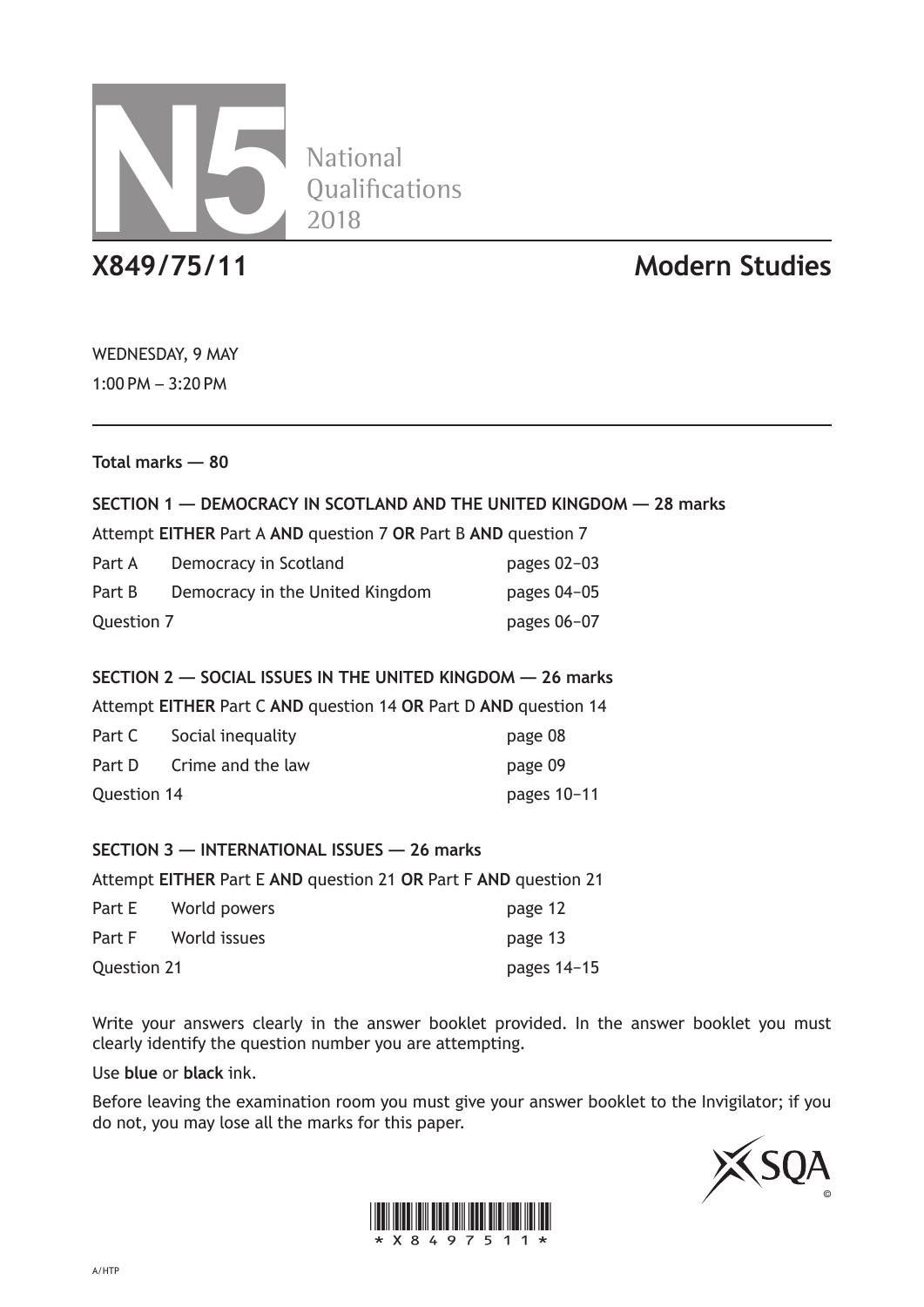#### **SECTION 1 — DEMOCRACY IN SCOTLAND AND THE UNITED KINGDOM — 28 MARKS**

Attempt **EITHER** Part A **AND** question 7 **OR** Part B **AND** question 7

| Part A     | Democracy in Scotland           | pages 02-03 |
|------------|---------------------------------|-------------|
| Part B     | Democracy in the United Kingdom | pages 04-05 |
| Question 7 |                                 | pages 06-07 |

#### **PART A — DEMOCRACY IN SCOTLAND**

*In your answers to questions 1, 2 and 3 you should give recent examples from Scotland.*

#### **Question 1**

MSPs can represent constituents in many different ways in the Scottish Parliament.

Describe, **in detail**, **two** ways in which MSPs can represent their constituents in the Scottish Parliament.

#### **Question 2**

Groups use various methods to gain influence in a democracy.

Select one of the groups below:

- Pressure groups
- Trade unions.

Describe, **in detail, two** methods used by the group you have selected to gain influence in a democracy.

**6**

**4**

Attempt **EITHER** question 3(a) **OR** 3(b) **on** *page 03*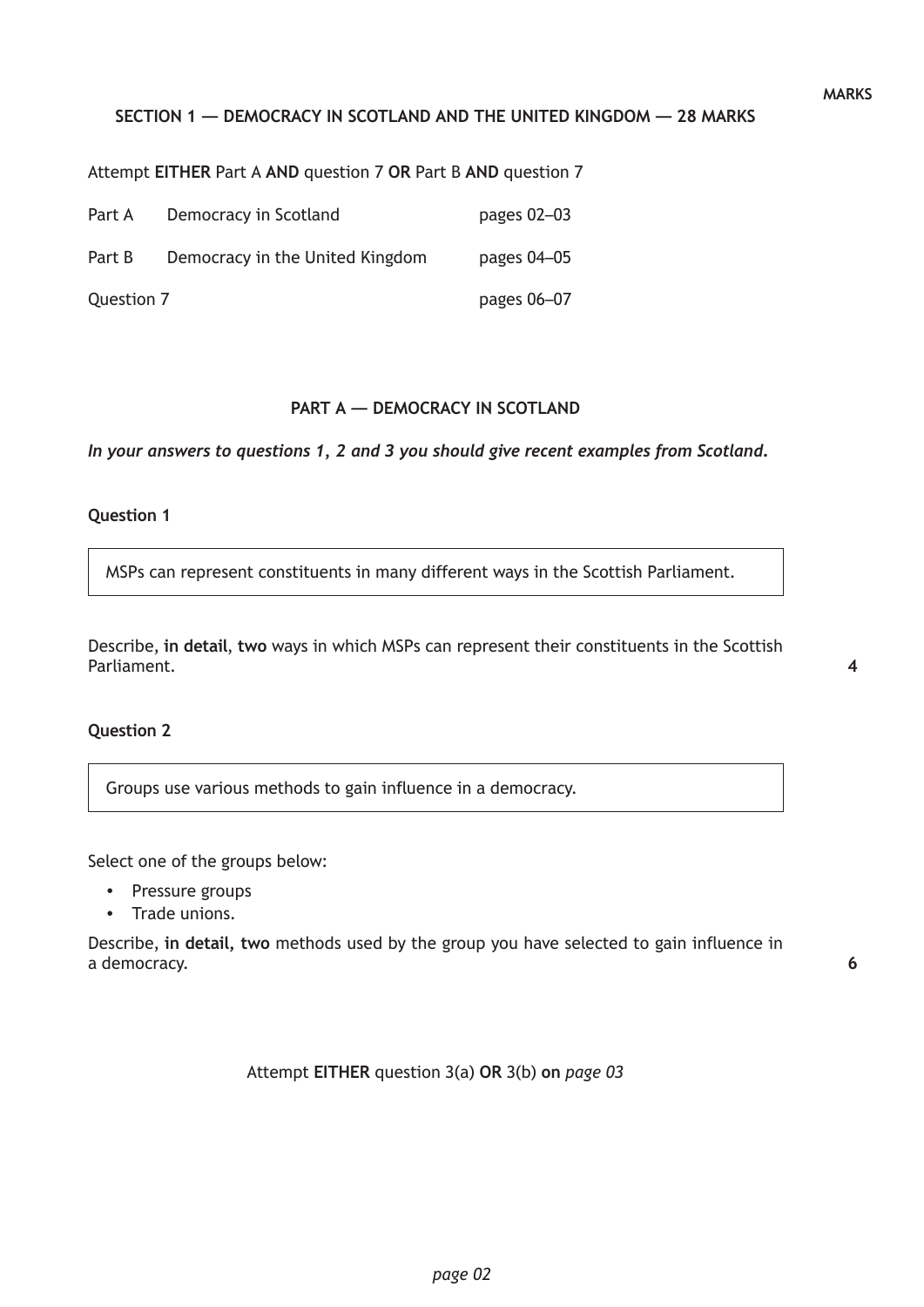**8**

**8**

#### **Question 3**

(a)

Many people in Scotland choose not to vote in elections.

Explain, **in detail**, why many people in Scotland choose not to vote in elections. You should give a **maximum** of **three** reasons in your answer.

**OR**

(b)

The First Minister is very powerful.

Explain, **in detail**, why the First Minister is very powerful. You should give a **maximum** of **three** reasons in your answer.

**[Now go to question 7 starting on** *page 06***]**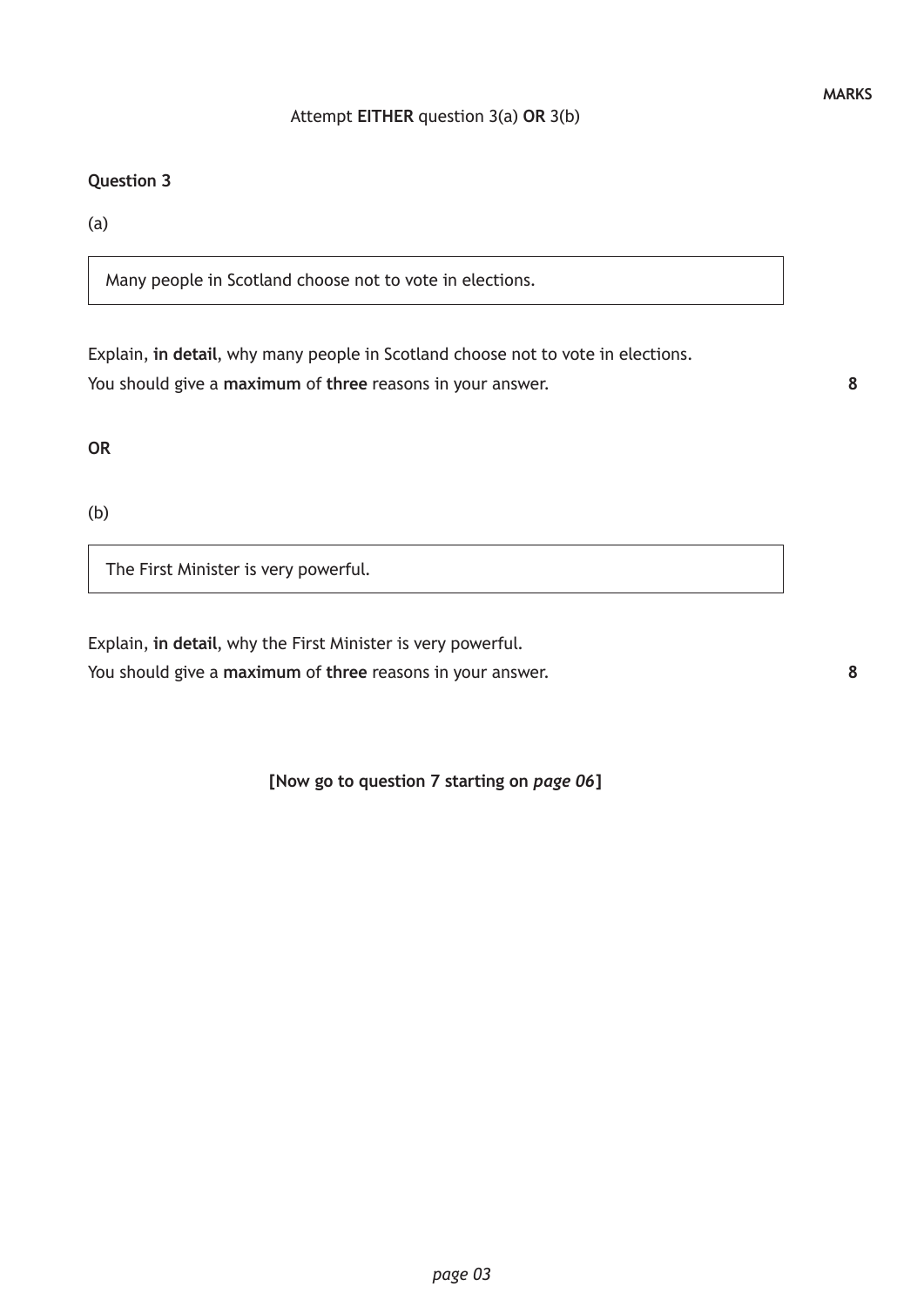#### **PART B — DEMOCRACY IN THE UNITED KINGDOM**

*In your answers to questions 4, 5 and 6 you should give recent examples from the United Kingdom.*

#### **Question 4**

MPs can represent constituents in many different ways in the UK Parliament.

Describe, **in detail**, **two** ways in which MPs can represent their constituents in the UK Parliament.

#### **Question 5**

Groups use various methods to gain influence in a democracy.

Select one of the groups below:

- Pressure groups
- Trade unions.

Describe, **in detail**, **two** methods used by the group you have selected to gain influence in a democracy.

**6**

Attempt **EITHER** question 6(a) **OR** 6(b) **on** *page 05*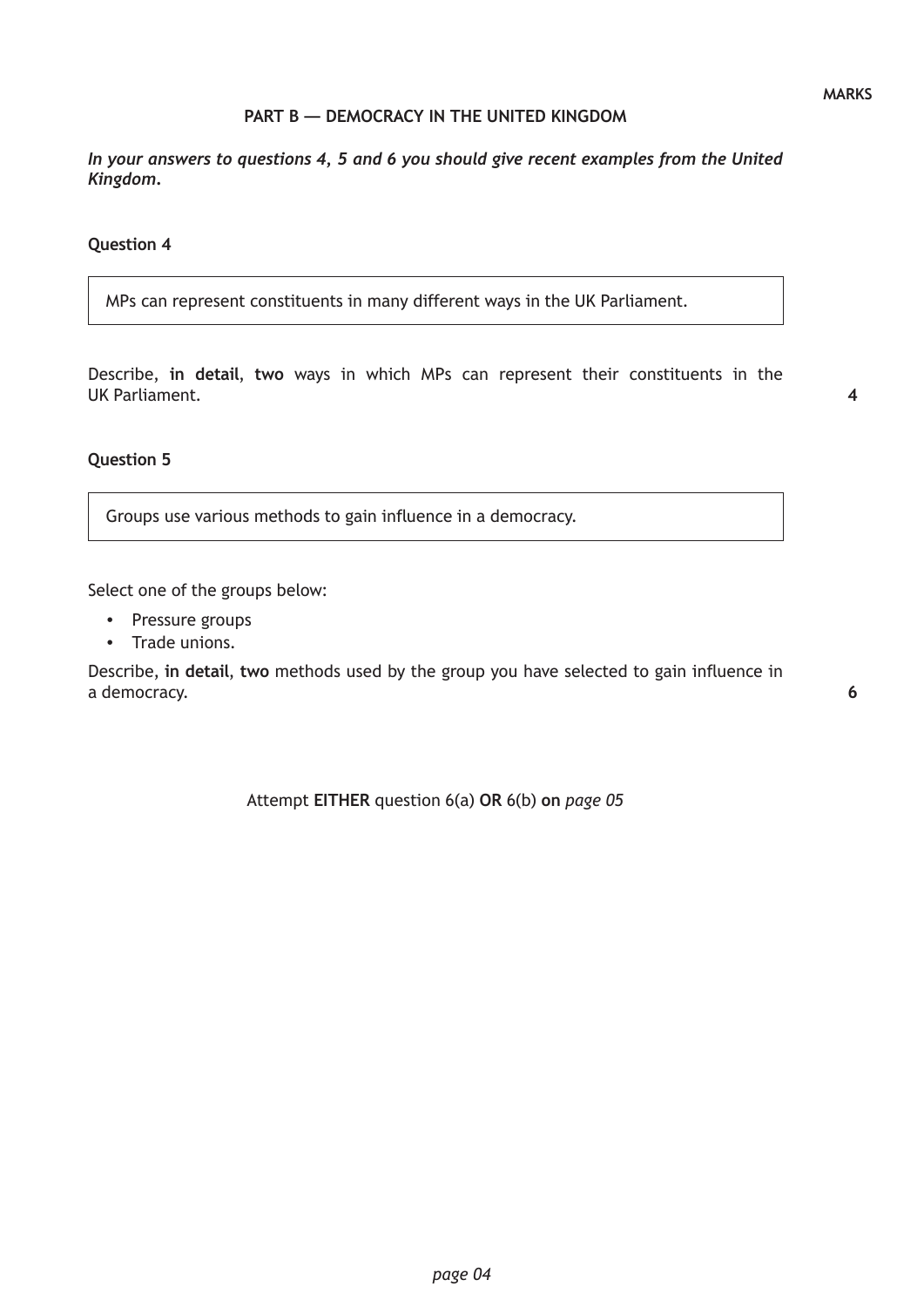#### Attempt **EITHER** question 6(a) **OR** 6(b)

#### **Question 6**

(a)

Many people in the UK choose not to vote in elections.

Explain, **in detail**, why many people in the UK choose not to vote in elections. You should give a **maximum** of **three** reasons in your answer.

**OR**

(b)

The Prime Minister is very powerful.

Explain, **in detail**, why the Prime Minister is very powerful. You should give a **maximum** of **three** reasons in your answer.

**[Now go to question 7 starting on** *page 06***]**

**8**

**8**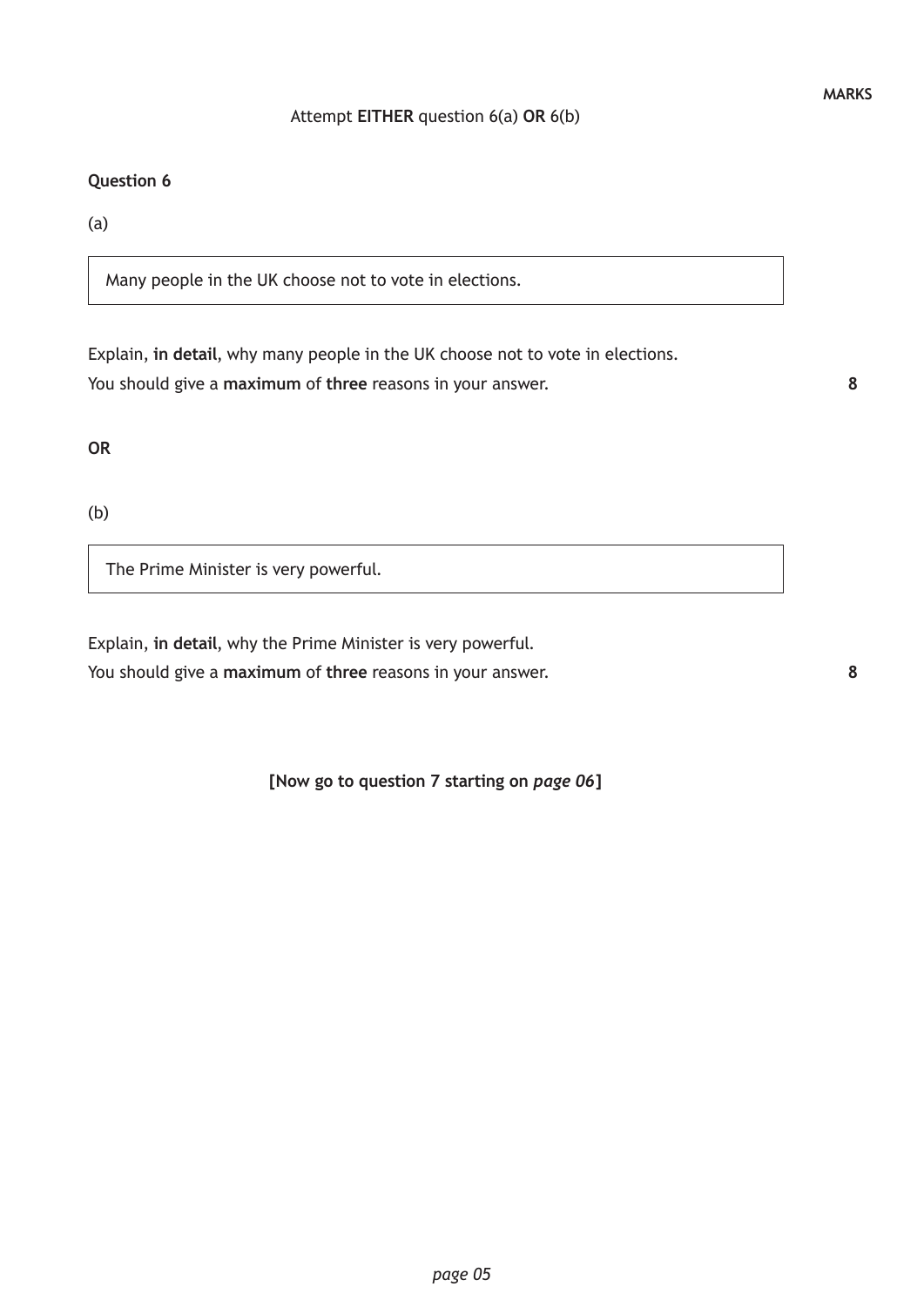#### **Question 7**

Study Sources 1, 2 and 3 then answer the question which follows.

#### **SOURCE 1**

#### **Electoral reform**

The debate on electoral reform of the House of Commons has been ongoing for a number of years. In May 2011, the British public were asked to vote in a referendum on replacing the current system, first-past-the-post (FPTP), with a form of proportional representation (PR) called the Alternative Vote.

More recently, Green MP Caroline Lucas proposed the Electoral Reform Bill as a Private Members' Bill. The Bill received cross-party support from five different political parties. The rise in popularity of reform groups supporting change is evidence that the debate over electoral reform is not going to disappear, if recent activities are anything to go by.

There are two sides to the debate, with opponents of change arguing that the public want to retain the current system as they recognised that it works. Supporters of FPTP argue it is simple to use and provides stable governments as well as bringing other benefits. Furthermore, the desire for change is not fully supported by the current government or the Opposition party in the House of Commons.

If the critics of FPTP are to be believed, voters are unhappy with the current system. If this is the case, why did the 2017 General Election see the highest turnout figures for 20 years?



#### **SOURCE 2**

**SOURCE 3**

# **Daily Reporter**

MPs have today rejected the Private Members' Bill proposed by Green MP Caroline Lucas. If passed, the Bill would have seen a change in the voting system used in the House of Commons to a form of proportional representation. The Bill had originally received cross-party support but it was voted down by 81 to 74 votes. A disappointed Lucas commented that she would continue fighting for reform and argued that "the movement for a fairer voting system is stronger than ever – with support from across the Labour Party, UKIP, the SNP, the Lib Dems, Greens and people across the country".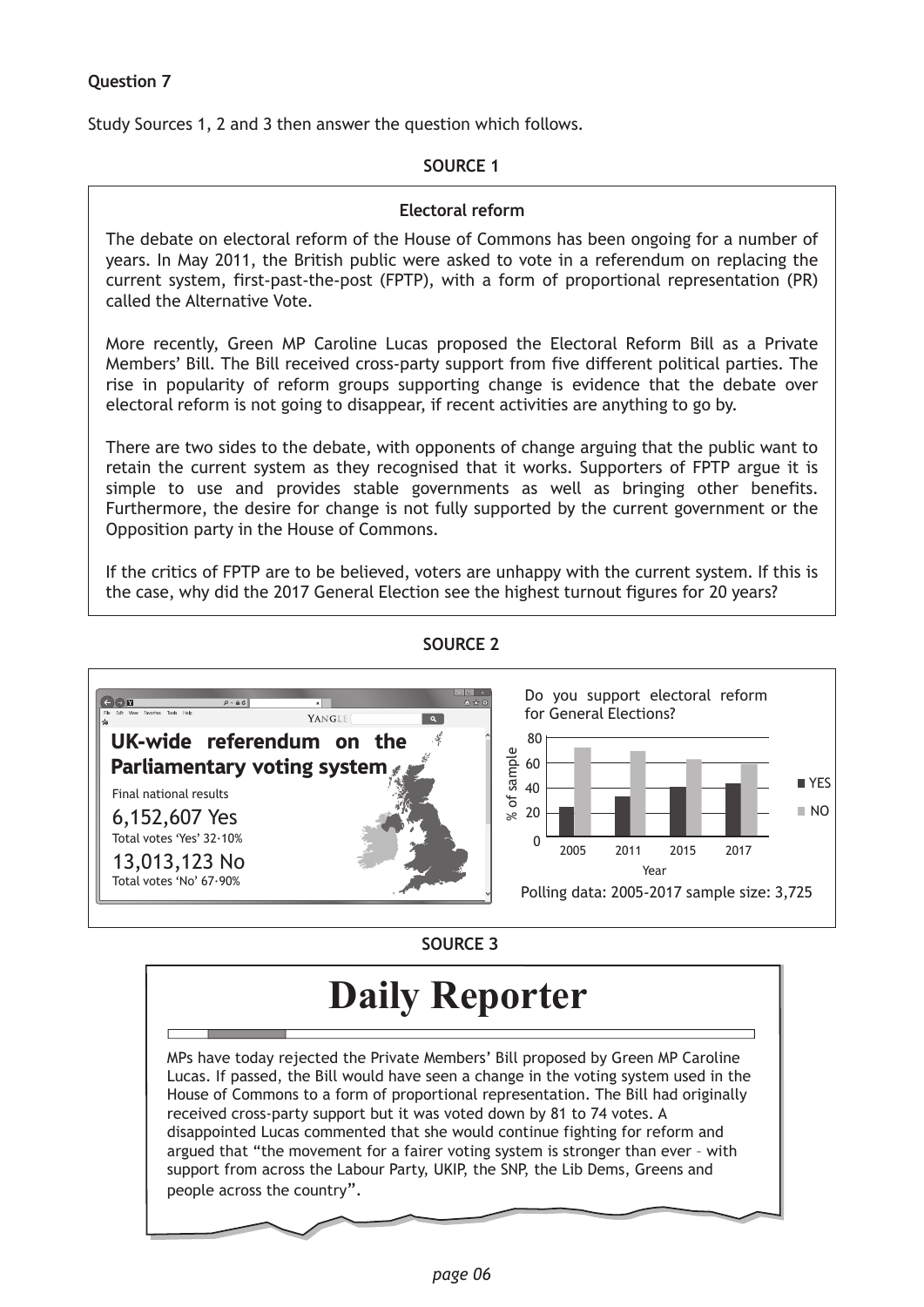#### **SOURCE 3 (continued)**

### Have Your Say

**Molly Miller, Pro-reform supporter 4 days ago**

There is a growing tide of support for changing the way we elect MPs in the House of Commons.

#### **Electoral Reform Society 5 days ago**

Our organisation has supported the idea of changing the system used for voting since 1884; we now need to act.



#### **Joe Charlton, Opponent of reform 5 days ago**

We have already had a referendum that delivered a decisive decision on reform; the government is right not to support any change to the current system.



## **Wes Streeting, Labour MP 1 week ago**

While my party has not made a collective decision on changing to PR, I believe our electoral system is broken and that is why I support Caroline Lucas' Private Members' Bill.



#### **Owen Winter, Founder of 'Make Votes Matter' 2 weeks ago**

A change to our voting system is required. We need an electoral system that is suited to the 21st century.



#### **Niamh Armour, Anti-reform supporter 2 months ago**

If we move to a system of PR then extremist parties will gain power; our democracy cannot allow this to happen.



#### **Iain Thorpe, Earth News 2 months ago**

Our fight is not over – we will continue to campaign against the use of first-past-the-post in UK elections. We will work with a cross-party group of MPs who support our call for immediate action.

Using Sources 1, 2 and 3, give reasons to **support** and **oppose** the view of Archie Murray.

There is widespread support for replacing the current system used to elect MPs with a form of proportional representation (PR) in the House of Commons.

**View of Archie Murray**

**10**

#### In your answer you **must:**

- give evidence from the sources that supports Archie Murray's view **and**
- give evidence from the sources that opposes Archie Murray's view

Your answer **must** be based on all **three** sources.

#### **NOW GO TO SECTION 2 ON** *page 08*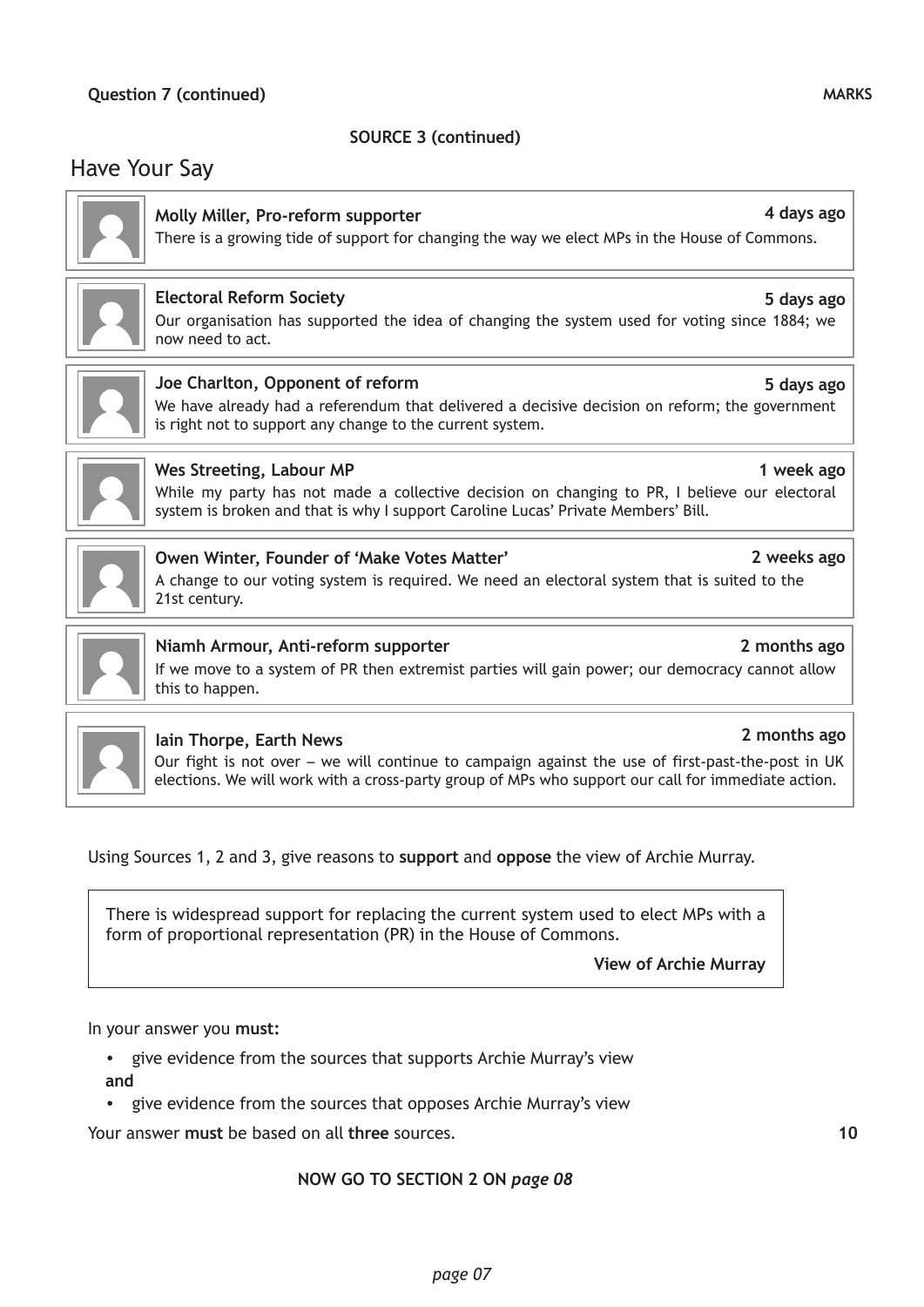#### SECTION 2 - SOCIAL ISSUES IN THE UNITED KINGDOM - 26 MARKS MARKS

Attempt **EITHER** Part C **AND** question 14 **OR** Part D **AND** question 14

| Part C      | Social inequality        | page 08     |
|-------------|--------------------------|-------------|
|             | Part D Crime and the law | page 09     |
| Question 14 |                          | pages 10-11 |

#### **PART C — SOCIAL INEQUALITY**

*In your answers to questions 8, 9 and 10 you should give recent examples from the United Kingdom.*

#### **Question 8**

The private and voluntary sectors try to reduce inequalities.

Select **one** of the options below:

- Private sector
- Voluntary sector.

Describe, **in detail**, **two** ways the option you have selected tries to reduce inequalities.

#### **Question 9**

Social and economic inequality continues to exist in Scotland and the UK.

Explain, **in detail**, **two** reasons why social and economic inequality continues to exist in Scotland and the UK.

**Question 10**

Social and economic inequality has a negative consequence on families.

Explain, **in detail**, **two** reasons why social and economic inequality has a negative consequence on families.

**6**

**4**

**6**

#### **[Now go to question 14 starting on** *page 10***]**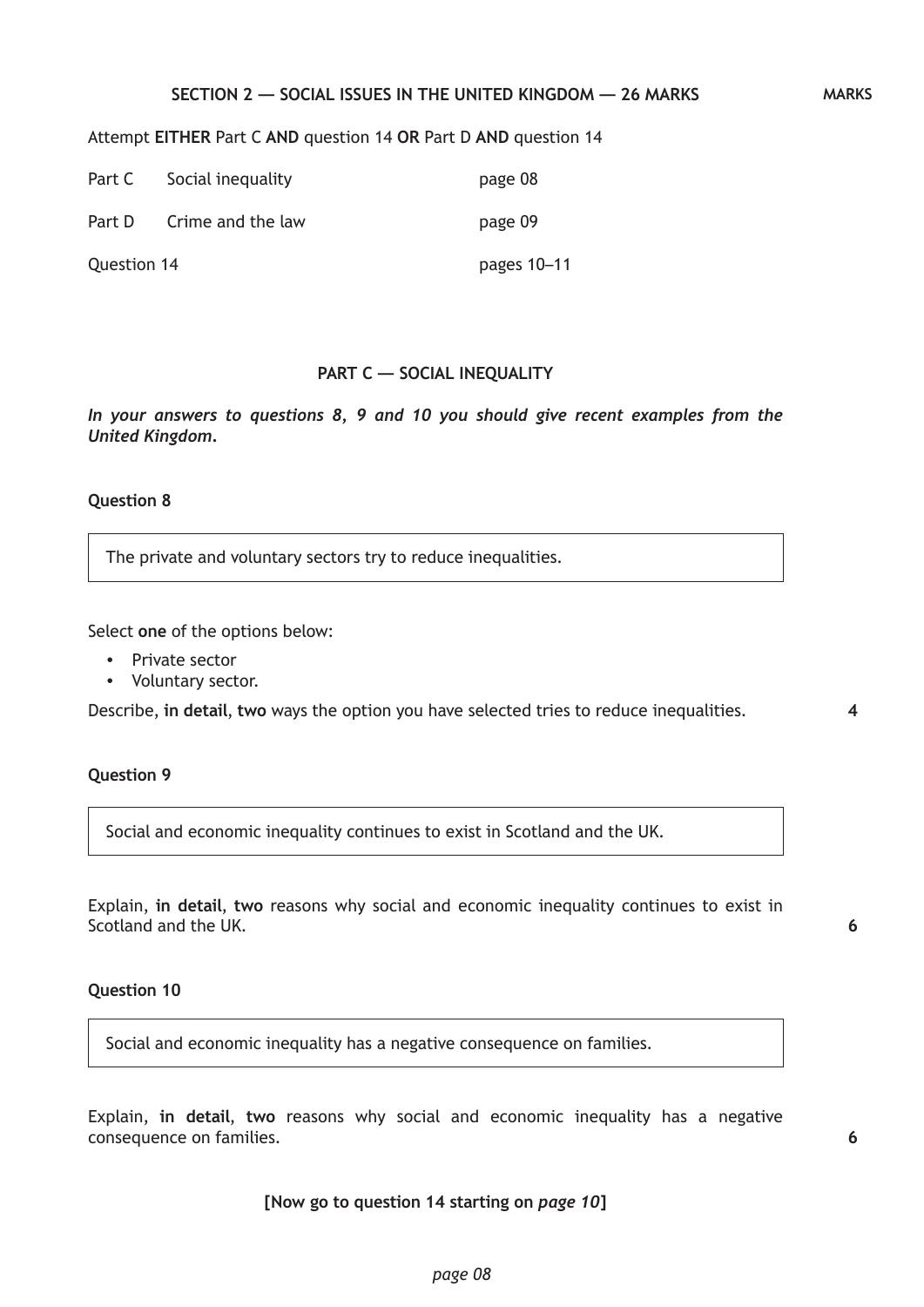#### **PART D — CRIME AND THE LAW**

*In your answers to questions 11, 12 and 13 you should give recent examples from the United Kingdom.*

#### **Question 11**

There are many consequences of crime for the perpetrators.

Describe, **in detail**, **two** consequences of crime for the perpetrators.

#### **Question 12**

Some people commit crime as a result of economic issues.

Explain, **in detail**, **two** reasons why some people commit crime as a result of economic issues.

**6**

**4**

#### **Question 13**

Prisons are an effective punishment.

Explain, **in detail**, **two** reasons why prisons are an effective punishment.

**[Now go to question 14 starting on** *page 10***]**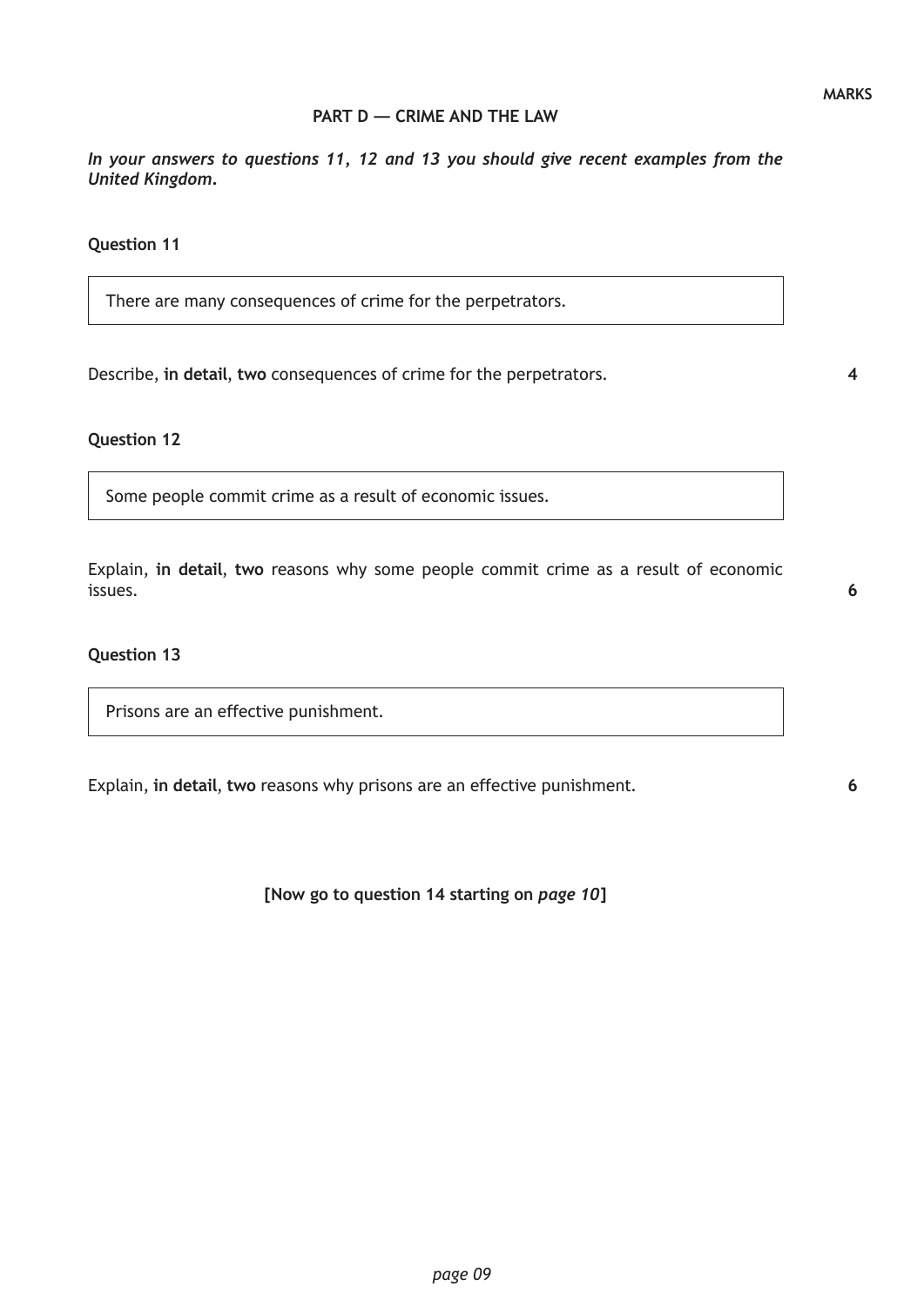#### **Question 14**

Study Sources 1, 2 and 3, then answer the question which follows.

You are an advisor to the Scottish Government. You have been asked to recommend **whether** the Scottish Government should build a prison for elderly prisoners **or** if they should adapt existing prisons for elderly prisoners.

#### **Option 1**

The Scottish Government should build a prison for elderly prisoners.

#### **Option 2**

The Scottish Government should adapt existing prisons for elderly prisoners.

#### **SOURCE 1**

#### **Fact file about elderly prisoners**

The prison population is ageing. People over 65 are the fastest growing age group in custody.

In March 2017 there were 102 prisoners aged over 80 in Scotland, and 5 who were 90 or older. These types of prisoners have needs that are constantly changing and a purpose-built prison would help to meet their needs. Recently there has been increasing evidence that the physical needs of elderly prisoners are not being met in current prisons, as the buildings are not suitable.

The Scottish Prison Service (SPS) has 13 publicly managed prisons and 2 privately run prisons. There have been some changes made to these buildings to cater for elderly prisoners and this has made life easier for some.

Most prisons are designed for the young and able. In the UK, there is only one prison that has a wing specifically designed for the elderly. Most prison buildings are multi-storey with only stairs and no lifts. Many have narrow doors and corridors. The conditions the prisoners have to live in make for a particularly intimidating and inaccessible environment for elderly prisoners. Prisons now have more elderly inmates with disabilities such as dementia or mobility problems, including some who are in wheelchairs. Other prisoners have incontinence issues.

One prison has tried to accommodate these prisoners; they have put in a stairlift and adapted 10 of their cells to meet elderly people's needs. This cost the Government £560,000 but has made a massive difference to elderly prisoners' lives.



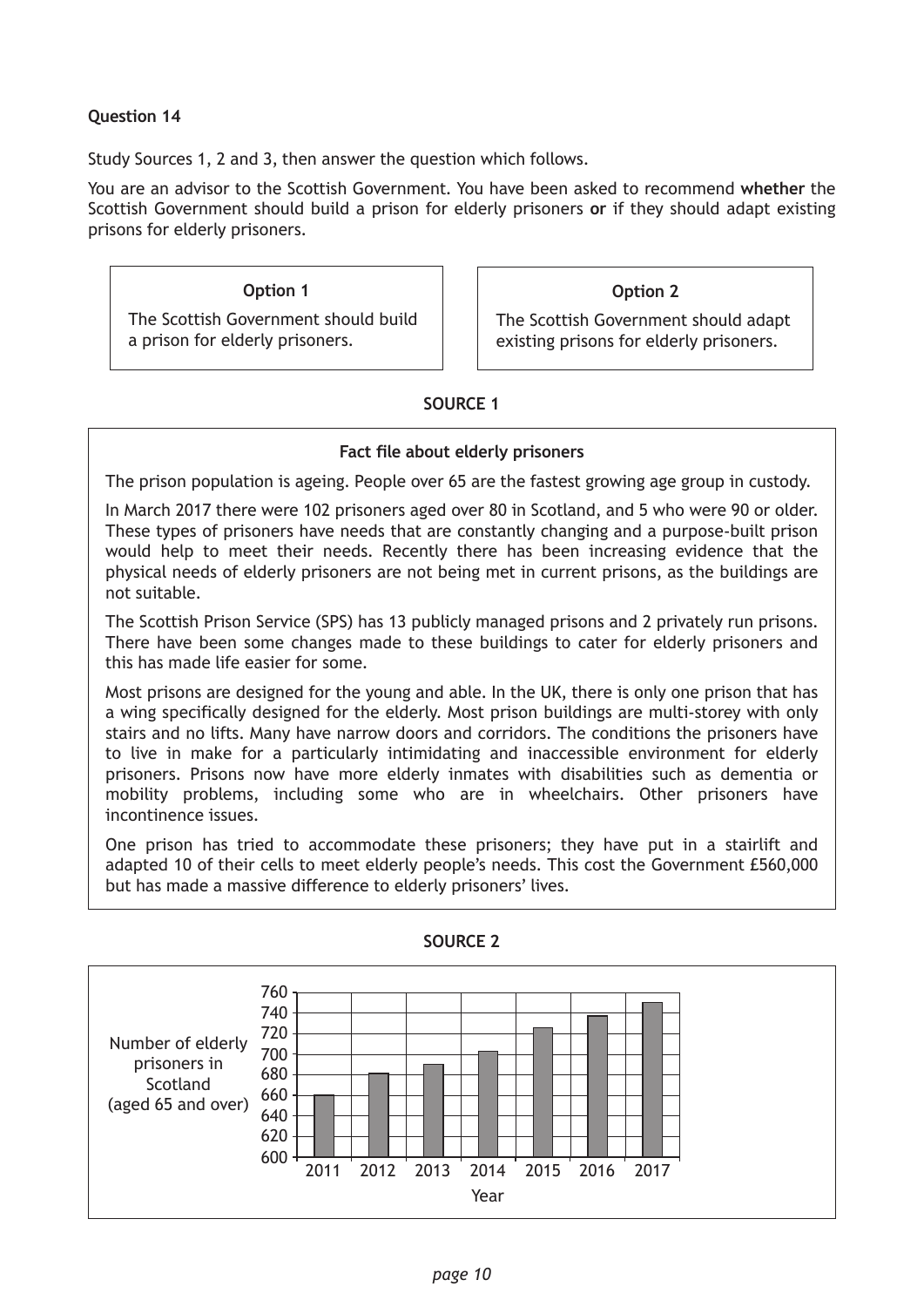



#### **SOURCE 3**

#### **Scotland's Inspector of Prisons**

A purpose-built prison is the only solution to the constantly increasing number of elderly prisoners. This is likely to be more of a challenge in the future as prison numbers are increasing and our prisons are already overcrowded. Frail and ill, older prisoners are being denied their human rights. They often struggle to carry out the most basic daily tasks, such as carrying their meals back to their cells, and washing themselves. Adapting current prisons is not an option as the buildings are not wheelchair friendly and so many structural changes would need to take place. This would be very costly.

#### **Government economic advisor**

The Government does not have the funding to build new purpose-built prisons for the elderly. The average cost of building a new prison is £250 million and it would cost even more with the specialist equipment that would be required for a prison to cope with elderly prisoners' needs. Adapting prisons is a much more economical solution to the problem. Even basic building changes, such as installing a stairlift, would solve many of the issues that elderly prisoners have. The average cost of installing a stairlift is £3,475. Another option is to provide funding to train and hire more specialised staff to deal with elderly prisoners. Training staff for the 15 prisons in Scotland would only cost £6·5 million.

You **must** decide which option to recommend, **either** the Scottish Government should build a prison for elderly prisoners **(option 1) or** the Scottish Government should adapt existing prisons for elderly prisoners **(option 2)**.

- (i) Using Sources 1, 2 and 3, **which option would you choose**?
- (ii) Give reasons to **support** your choice.
- (iii) **Explain** why you did not choose the other option.

Your answer **must** be based on all **three** sources.

**10**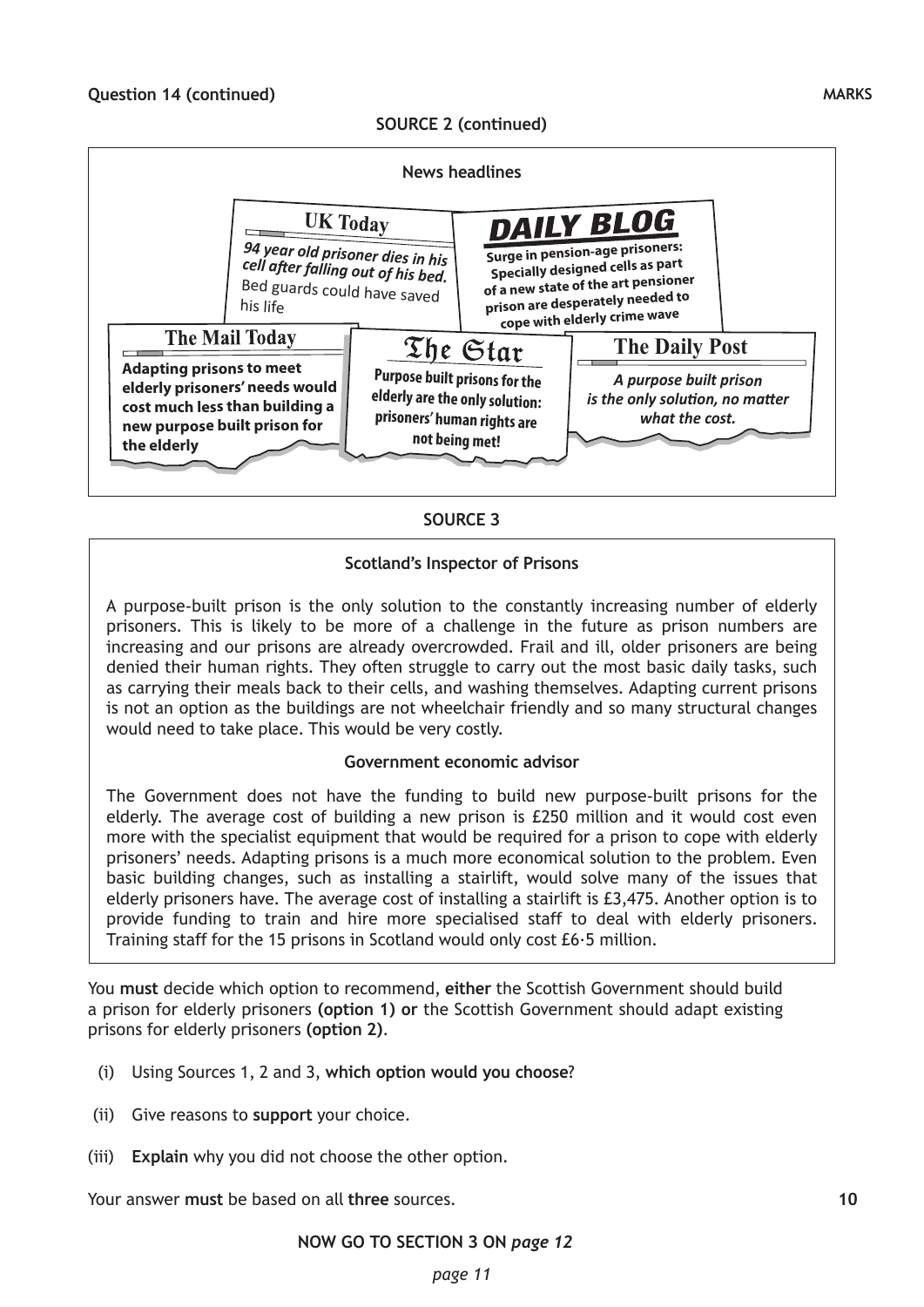#### **SECTION 3 — INTERNATIONAL ISSUES — 26 MARKS** MARKS

Attempt **EITHER** Part E **AND** question 21 **OR** Part F **AND** question 21

| Part E      | World powers | page 12     |
|-------------|--------------|-------------|
| Part F      | World issues | page 13     |
| Question 21 |              | pages 14-15 |

#### **PART E — WORLD POWERS**

*In your answers to questions 15, 16 and 17 you should give recent examples from a world power you have studied.*

#### **Question 15**

World powers can have an economic influence on other countries.

Describe, **in detail**, **two** ways the world power you have studied can have an economic influence on other countries.

In your answer you must state the world power you have studied.

#### **Question 16**

Governments try to solve social and economic problems.

Describe, **in detail**, **two** ways the government tries to solve social and economic problems. In your answer you must state the world power you have studied.

#### **Question 17**

Some groups are under-represented in politics.

Explain, **in detail**, **two** reasons why some groups are under-represented in politics. In your answer you must state the world power you have studied.

**4**

**6**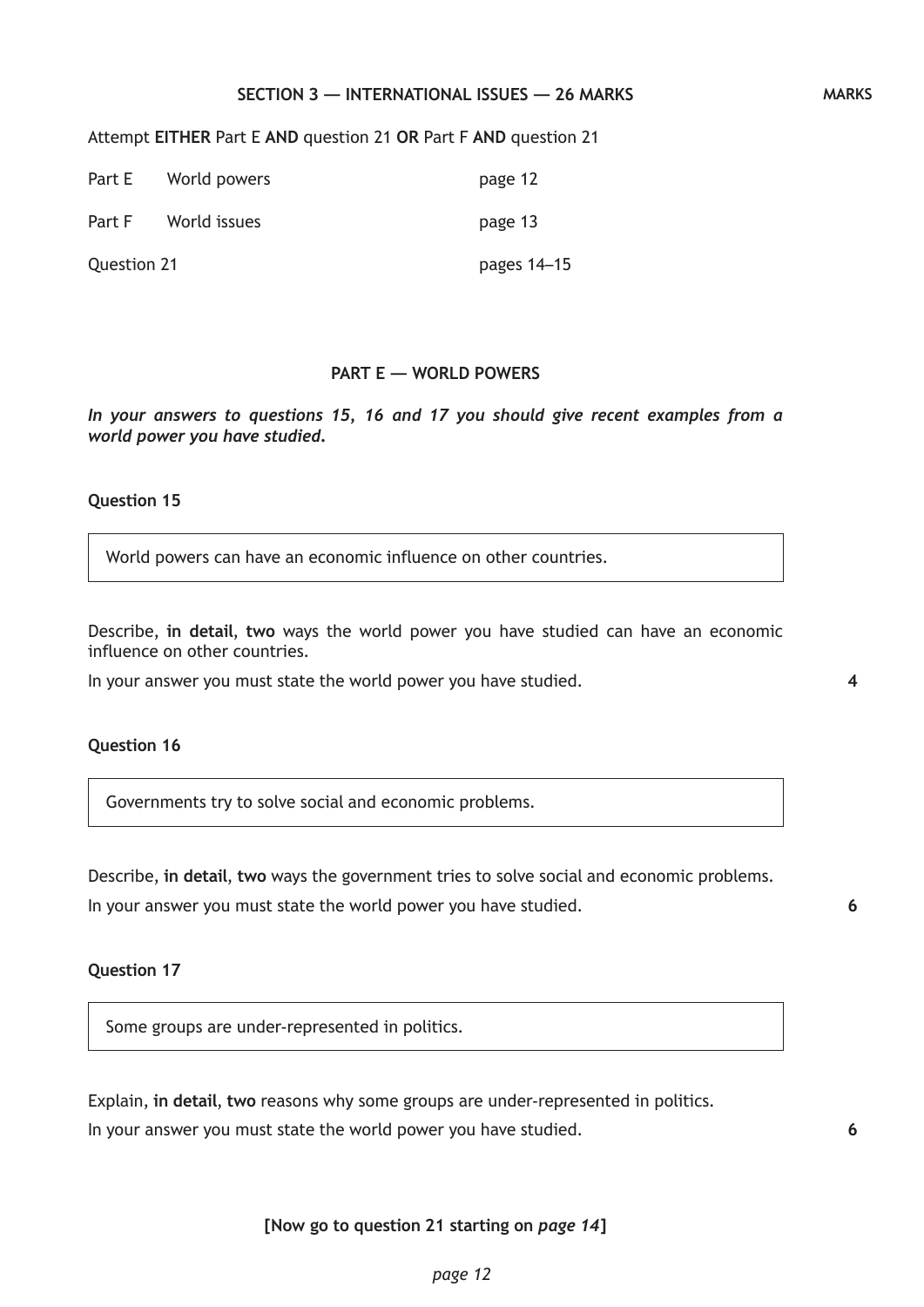#### **PART F — WORLD ISSUES**

*In your answers to questions 18, 19 and 20 you should give recent examples from a world issue you have studied.*

#### **Question 18**

International conflicts and issues have many causes.

Describe, **in detail**, **two** causes of an international conflict or issue you have studied. In your answer you must state the world issue or conflict you have studied.

**6**

#### **Question 19**

Organisations use many ways to try to resolve conflicts and issues across the world.

Describe, **in detail**, **two** ways in which organisations try to resolve a conflict or issue you have studied.

In your answer you must state the world issue or conflict you have studied.

#### **Question 20**

Countries and their governments are often affected by conflicts and issues in other countries.

Explain, **in detail**, **two** reasons why the conflict or issue you have studied has an impact on other countries and their governments.

In your answer you must state the world issue or conflict you have studied.

**[Now go to question 21 starting on** *page 14***]**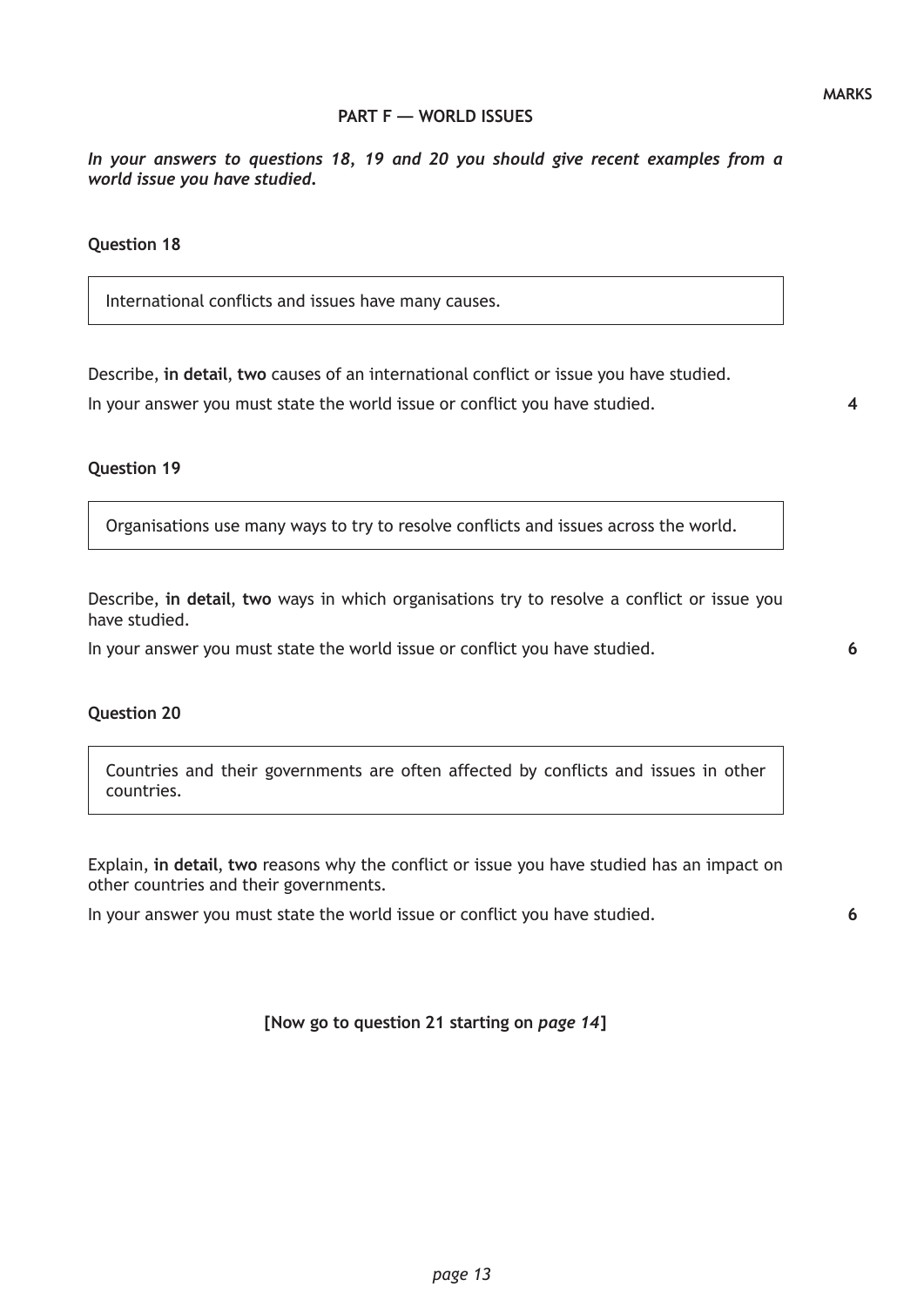#### **Question 21**

Study Sources 1, 2 and 3 then answer the question which follows.

#### **SOURCE 1**



#### **Indonesia fact file**

Indonesia has a population of 258 million, 87% of whom are Muslim. It is the largest island nation in the world, made up of thousands of volcanic islands. Java is the largest island with over half the population. Jakarta is the capital city with over 10 million people.

Indonesia is a member of several alliances. It is a founding member of the Association of Southeast Asian Nations [ASEAN].

It is also a member of the UN and was asked to join the G20 [group of 19 top economies plus the EU] in 2008.

Indonesia's military spending is 116th in the world. The UN officially recognises 193 countries globally.



#### **SOURCE 2**

*page 14*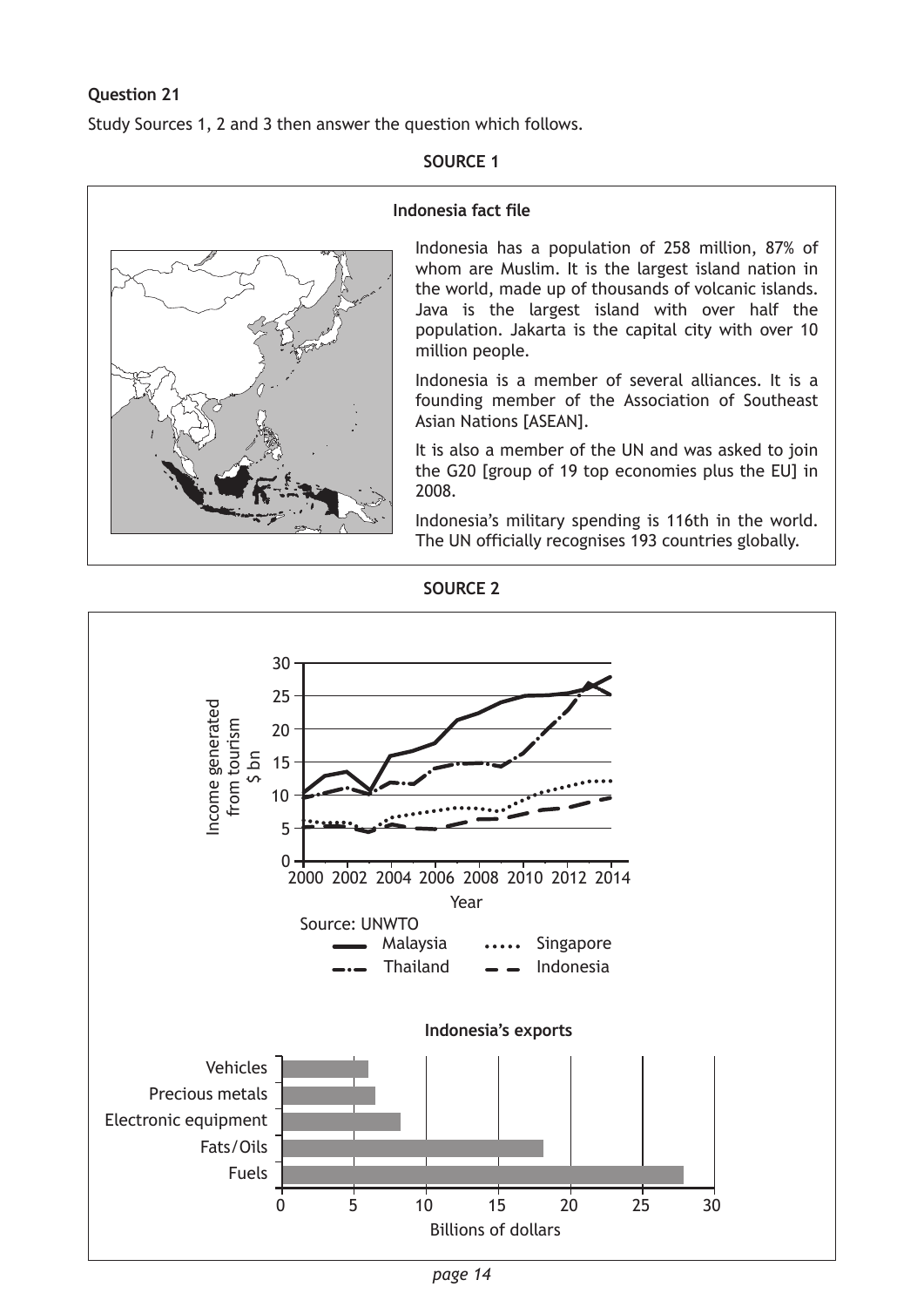

#### **SOURCE 2 (continued)**

#### **SOURCE 3**

#### **Indonesia today**

Indonesia has rich biodiversity with lots of natural resources. It currently exports coal, palm oil and rubber to countries such as China, but relies on imports of finished goods such as smartphones and processed chemicals. Indonesia is the world's biggest producer of palm oil, farming over 6 million hectares. It exports 14·4 billion dollars' worth of palm oil while Malaysia exports 9·1 billion dollars' worth.

Indonesia is the only ASEAN member of the G20, and the G20 is responsible for 85% of the global economy. Indonesia is the world's largest supplier of instant noodles. Two of the world's top 500 companies are based in Indonesia.

In the past, Indonesia has experienced conflict within the country which meant that the government spent more money on policing than on the military. As a result the country had a low international ranking for military spending. This could be a problem in the future as China seeks new territory in the seas near Indonesia, and the country will have to protect itself.

Tourism is currently worth almost 10 billion dollars annually. There are currently 10 million visitors each year which the government hopes to double by 2020. There is now a government department to promote tourism.

Using Sources 1, 2 and 3, what **conclusions** can be drawn about the influence of Indonesia?

You should reach a conclusion about each of the following:

- The importance of the military to the Indonesian Government.
- The importance of Indonesia's exports.
- Indonesia's influence within alliances.
- The importance of tourism to Indonesia.

Your conclusions must be supported by evidence from the sources. You should link information within and between the sources in support of your conclusions.

Your answer **must** be based on all **three** sources.

**[END OF QUESTION PAPER]**